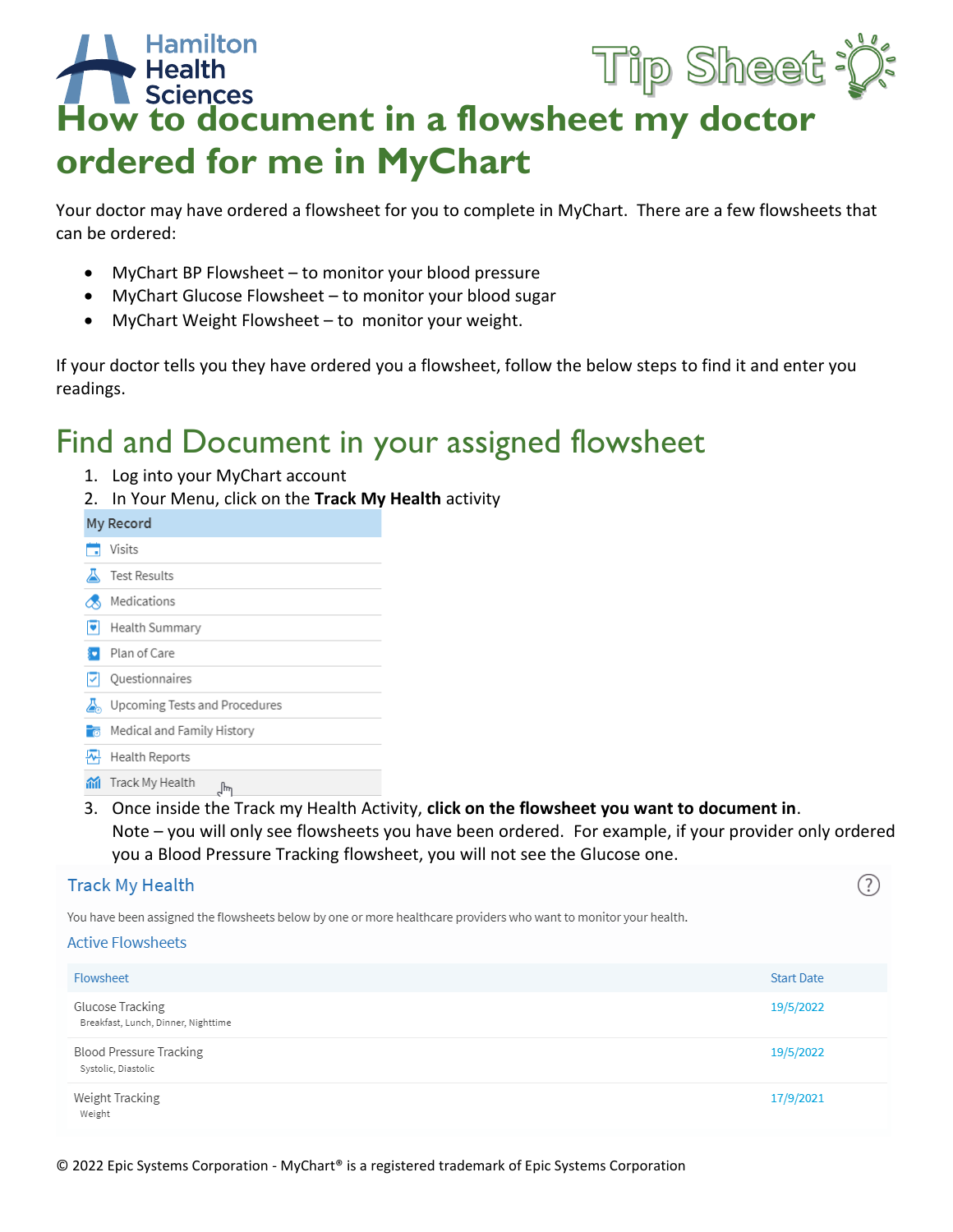4. Click **Add New Data** to enter a new reading.

**Blood Pressure Tracking** 

## Add new data

5. Enter the date and time of the reading, the value of the reading and press continue, or add another reading if you have multiple to add.

## Add Blood Pressure Tracking Data

#### Step 1 of 2: Enter readings

Click Add Another Reading if you would like to enter data for more than one reading at this time. When you are finished entering data, click Continue. Click Cancel if you do not want to save the data you entered. Reading 1

| Date:      | 19/05/2022<br><b>Now</b><br>- 1 |
|------------|---------------------------------|
| Time:      | 1:38 PM                         |
| Systolic:  | 120                             |
| Diastolic: | 80                              |

### Continue Add another reading Cancel

- 6. Review the data you have entered and **press Submit to file the reading**.
- 7. You can view this reading, and previous readings from within the flowsheet. You can also edit or delete a reading you made in error.

## **Blood Pressure Tracking**

| <b>Add new data</b>     |                       |                                |                      |  |  |  |  |  |  |
|-------------------------|-----------------------|--------------------------------|----------------------|--|--|--|--|--|--|
| <b>Table</b>            |                       |                                |                      |  |  |  |  |  |  |
| From:<br>11/5/2022<br>□ | To:<br>19/5/2022<br>⊐ | Latest values:<br>$-0r-$<br>10 | <b>Apply</b>         |  |  |  |  |  |  |
| Measurement             | 11/5/2022<br>10:00 AM | 17/5/2022<br>8:00 AM           | 19/5/2022<br>1:38 PM |  |  |  |  |  |  |
| Systolic (i)            | 117                   | 140                            | 120                  |  |  |  |  |  |  |
| Diastolic (i)           | 88                    | 80                             | 80                   |  |  |  |  |  |  |
|                         | edit                  | edit                           | edit                 |  |  |  |  |  |  |
|                         | delete                | delete                         | delete               |  |  |  |  |  |  |
| Graph<br>Table          |                       |                                |                      |  |  |  |  |  |  |